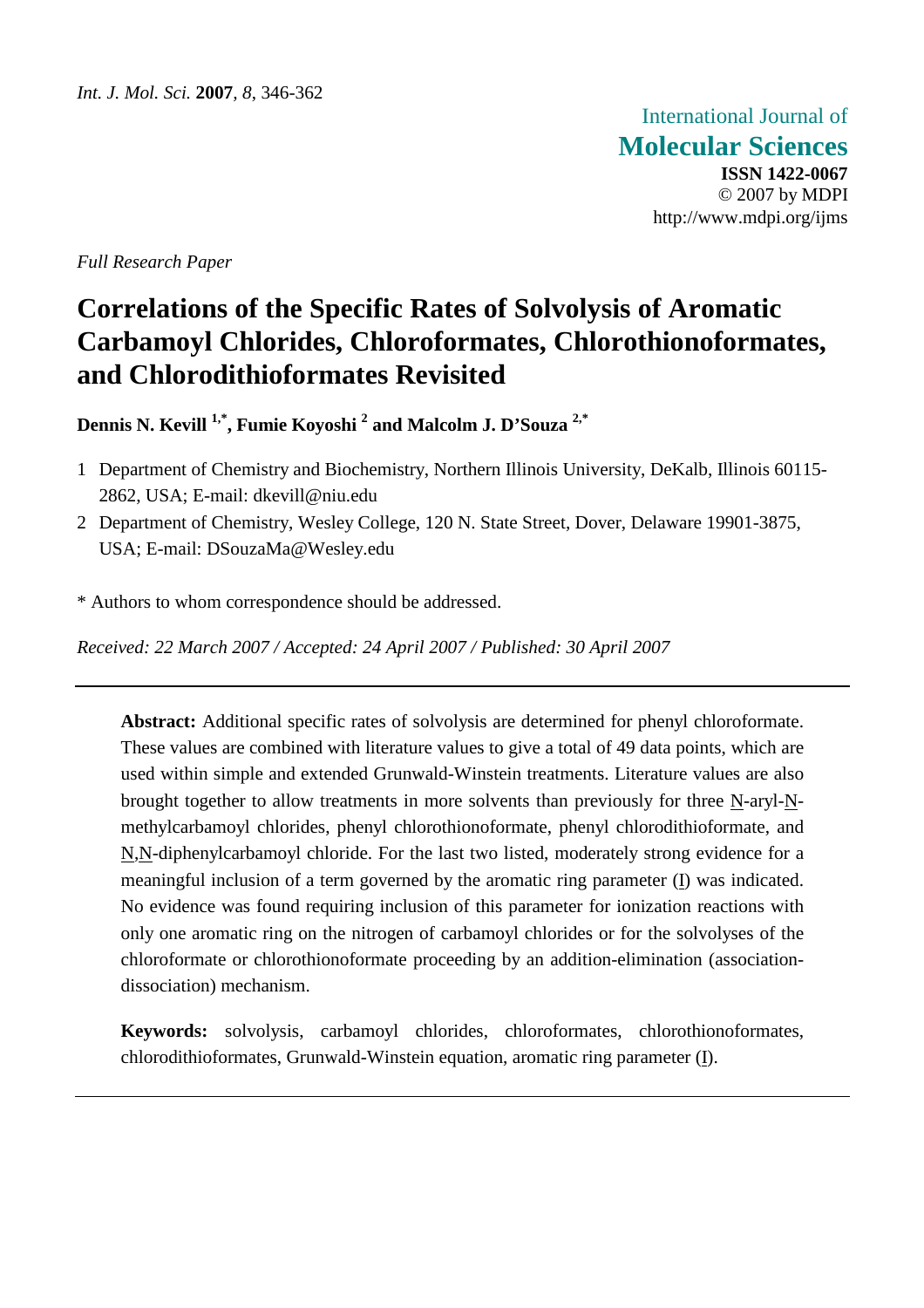## **1. Introduction**

The Grunwald-Winstein equation (equation 1) was developed [1] in 1948 for the correlation of

$$
\log \underline{k}/\underline{k}_0 = \underline{m}\underline{Y} + \underline{c} \tag{1}
$$

specific rates of solvolysis of reactions which proceed via a rate-determining ionization  $(S_N1 + E1)$ . The original standard substrate, tert-butyl chloride, has been replaced by 1-adamantyl chloride [2] and either 1- or 2- adamantyl derivatives have been used to set up a series of  $Y<sub>X</sub>$  scales for the X leaving group [3]. Since, with both substrates, a double bond would develop at the bridgehead, which is energetically disfavored (Bredt's Rule), only substitution reaction is observed. In equation 1, k and  $k_0$ represent the specific rates of solvolysis in the solvent under consideration and in an arbitrarily chosen [1] standard solvent (80% ethanol),  $\overline{m}$  represents the sensitivity to changes in the solvent ionizing power value  $(Y)$ , and  $\overline{c}$  is a constant (residual) term.

It was realized that equation 1 could not be expected to apply to solvolyses where the solvent also participates in the rate-determining step of a bimolecular process  $(S_N2 + E2)$  and it was proposed [4] that an additional term governed by the sensitivity  $(\ell)$  to changes in solvent nucleophilicity (N) [5, 6] should be added (equation 2).

$$
\log \underline{k}/\underline{k}_0 = \underline{\ell}N + \underline{m}Y + \underline{c}
$$
 (2)

Since for the commonly used solvents, such as aqueous ethanol, methanol, or acetone, the  $N$  values tend to the increase in a fairly uniform manner as the Y values decreases [7], multicollinearity can be a major problem if solvents are restricted to these classes. Fortunately, commercially available fluoroalcohols [2,2,2–trifluoroethanol (TFE) and 1,1,1,3,3,3-hexafluoro-2-propanol (HFIP)] in varying proportions with water show very different relationships between N and Y values [8, 9] decrease. These fluoroalcohol-containing solvents play an important role in studies designed to allow a meaningful application of equation 2.

For reactions in which an aromatic ring is attached to the site of developing charge, dispersion in simple (equation 1) plots is often observed independent of any dispersion that might arise due to nucleophilic solvation effects [10-13]. This can be treated by the development of similarity models, using similarly constituted standard substrates to develop new ionizing power scales [14, 15]. This is, however, very labor intensive and a new scale must be developed based not only on each leaving group but also on the number of aromatic rings entering into conjugation with the developing positive charge [16]. We have favored an alternative approach [10-13] in which one can continue to use an established  $Y<sub>X</sub>$  scale [3], accompanied by the introduction of a term governed by the sensitivity (h) to solventinduced changes in an aromatic-ring parameter (I), as shown in equation 3. The I parameter is independent of the leaving group and, indeed, it can be applied to solvolyses involving both anionic [11-13] and neutral [17] leaving groups. It can also be applied to solvolyses in which an aryl group

$$
\log \underline{k}/\underline{k}_0 = \underline{\ell}N + \underline{m}Y + \underline{h}I + \underline{c}
$$
\n(3)

migrates from the  $\beta$ - to the  $\alpha$ -carbon (1,2-aryl shift) [18]. In many application of the hI term, the nucleophilic solution contribution is negligible ( $\ell \approx 0$ ) and equation 4 can be applied [18].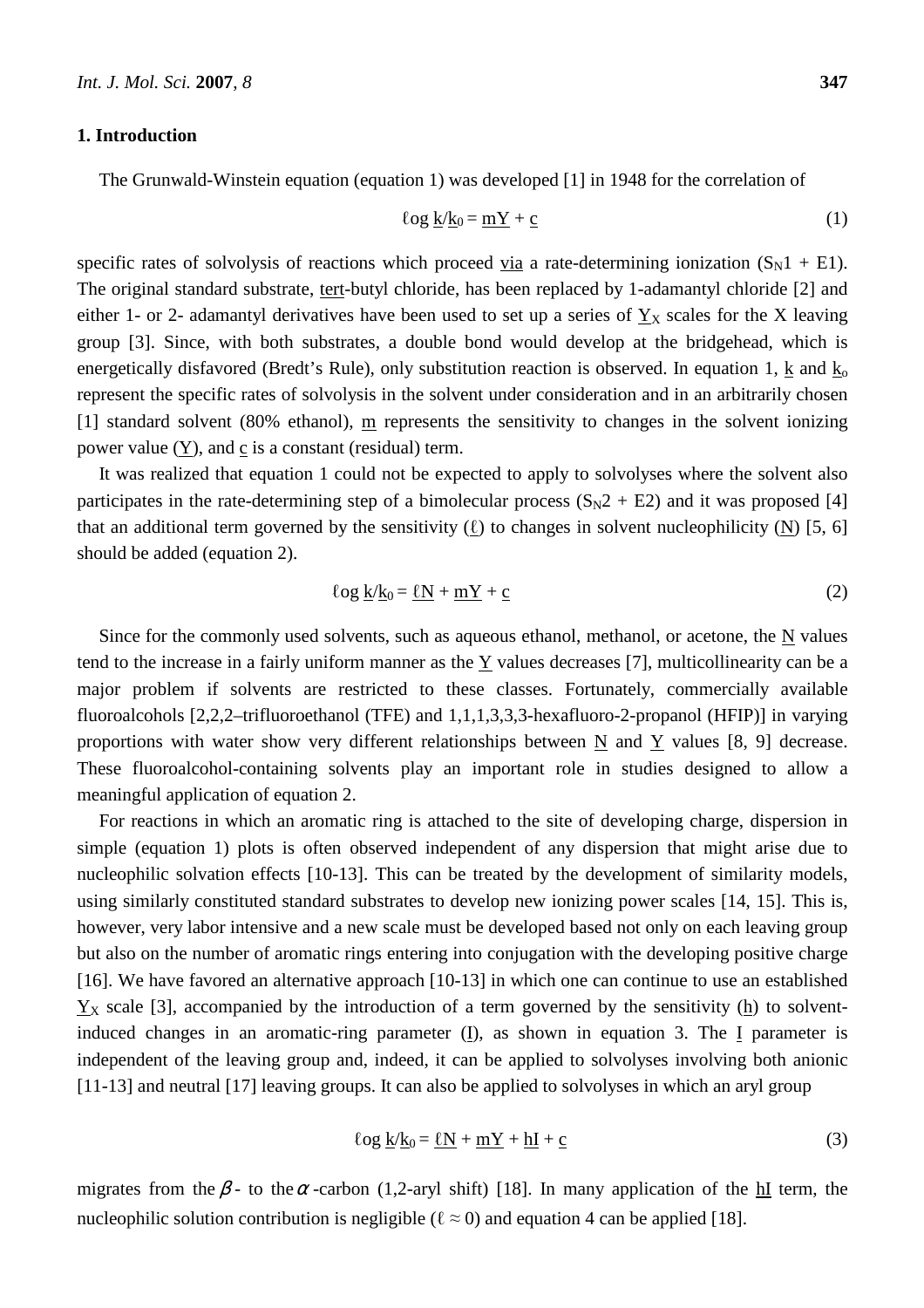$$
\log \underline{k}/\underline{k}_0 = \underline{m}\underline{Y} + \underline{h}\underline{I}
$$
 (4)

We have carried out studies to examine the extent to which the Y and N scales developed for solvolytic substitution (sometimes accompanied by elimination) reaction to an sp<sup>3</sup> hybridized carbon can be applied to substitution at an acyl (sp²-hybridized) carbon as in acyl halides [19, 20], haloformate esters [21-26], and carbamoyl chlorides [27-29], and to displacement of chloride ion from sulfur or phosphorus during solvolyses of organosulfur [8] and organophosphorus [30, 31] substrates.

Our application of equation 2 to solvolyses at  $sp^2$ -carbon has been followed by related studies in other laboratories. Usually these studies have included an extension to additional solvents. A reassessment of these solvolyses in all the solvents now available allows for a more thorough correlation analysis and the possibility of probing as to how robust the analyses are in terms of whether the initially reported sensitivities ( $\ell$  and m) change appreciably on the incorporation of new data points. In one instance, new substrates, closely related to the earlier one, have been studied, allowing one to see the effect on the  $\ell$  and m values of the structural variation.

In our earlier studies, we assumed that there was no appreciable transfer of charge to aryl groups present on the nitrogen of carbamoyl chlorides or within the aryloxy group of chloroformate esters. Accordingly, we did not consider it necessary to include the *h*I term and the correlations were only in terms of equations 1 and 2. This belief was based upon the absence of canonical resonance structures which could transfer developing positive charge to the aromatic ring. In his study of the solvolyses of N,N-diphenylcarbamoyl chloride, Liu [32] has claimed that the use of equation 2 with a similarity model based  $Y$  scale ( $Y_{BnCl}$ ) [15] suggests a non-canonical resonance, which can lead to the transfer of a large amount of the developing positive charge to the phenyl rings. Further, he claims that this transfer is supported by quantum calculations.

If such a non-canonical transfer is possible with an intervening nitrogen, presumably it will also be possible with an intervening oxygen or sulfur. Accordingly, we have decided to reinvestigate and extend the correlations of the solvolyses of arylmethylcarbamoyl chlorides (ArMeNCOCl, **1**), diphenylcarbamoyl chloride (Ph2NCOCl, **2**), phenyl chloroformates (PhOCOCl, **3**), phenyl chlorothionoformate (PhOCSCl, **4**) and phenyl chlorodithioformate (PhSCSCl, **5**) using all of the data presently available.

We have used the  $N_T$  values, based on solvolyses of the  $S$ -methyldibenzothiophenium ion [6, 33] as the solvent nucleophilicity scale, in conjunction with  $Y_{\text{Cl}}$  values based on the solvolyses of 1adamantyl chloride [2, 3, 34], and I value based on the specific rates of solvolysis of the pmethoxybenzyldimethylsulfonuim ion relative to those of the 1-adamantyldimethylsulfonium ion [10, 35].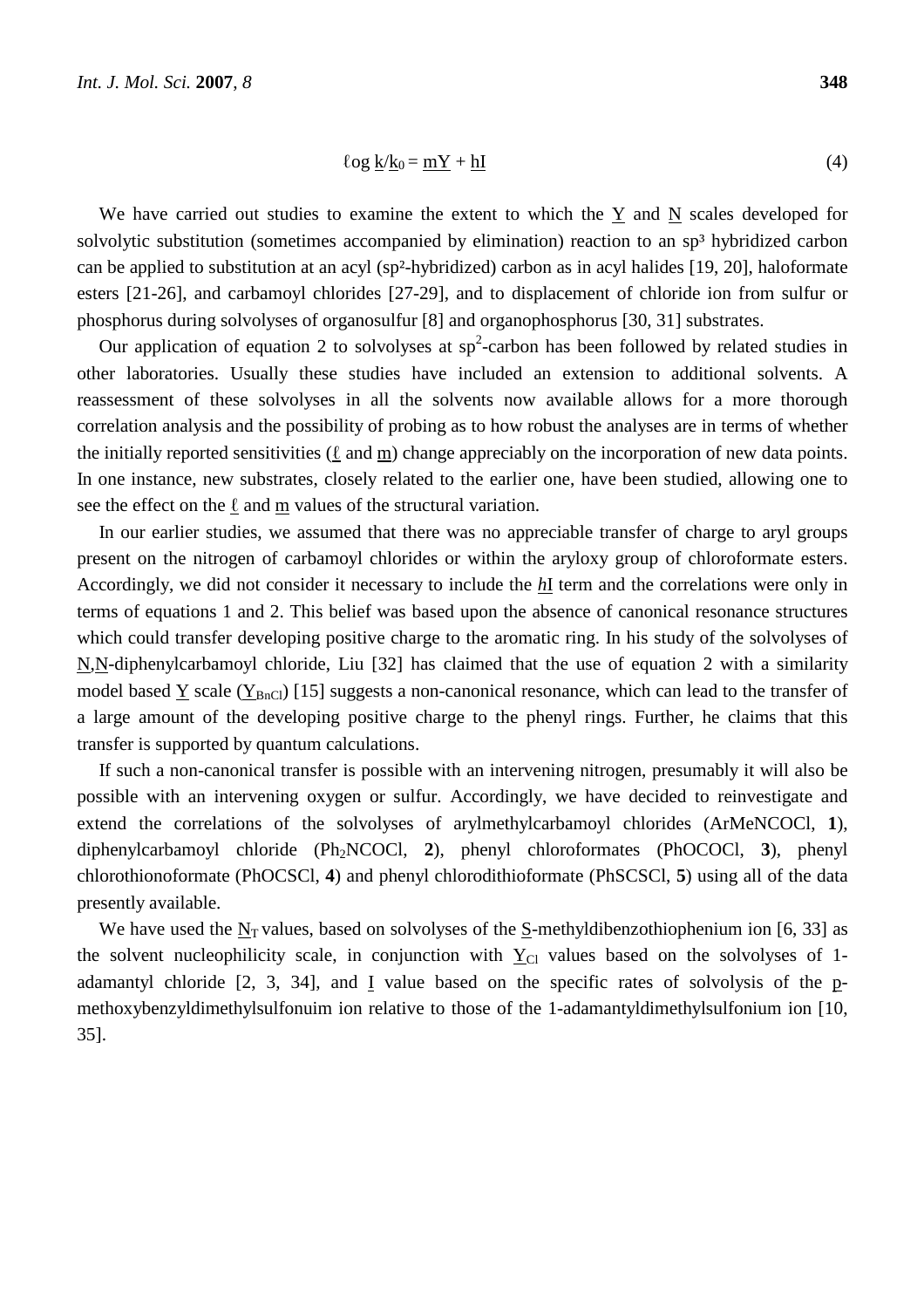#### **2. Results and Discussion**

#### *2.1 Solvolyses of N-Aryl-N-Methylcarbamoyl Chlorides.*

We have previously studied [29] the solvolyses of the parent N-methyl-N-phenylcarbamoyl chloride in 19 solvents at 62.5ºC. The analysis in terms of equations 2 and 3 were presented and these, together with the correlation in terms of equation 1, are reported within Table 1. More recently, a study has been made, at 25.0°C, not only of the parent compound but also of the p-chloro- and p-nitro-derivatives [36]. The value reported for the parent in 80% ethanol of 3.27 x  $10^{-6}$  s<sup>-1</sup> was in good agreement with a value of 3.37( $\pm$  0.14) x 10<sup>-6</sup> s<sup>-1</sup> obtained earlier [29]. Up to three TFE-water solvents were utilized, with the solvents prepared on a volume-volume basis. We have converted the TFE-H<sub>2</sub>O solvents to weightweight compositions and then obtained the required  $N_T$ ,  $Y_{\text{Cl}}$ , and I values by interpolation within plots of the literature values, which are tabulated for a series of weight-weight compositions.





For the parent compound, the previous study [29] in 19 solvents included eight TFE-containing solvents, as opposed to only three out of 32 in the more recent study. An excellent correlation of these data [36] is obtained using equation 2, with a correlation coefficient of 0.994. This value increased only to 0.995 when equation 3 was employed with a drop in the F-test value from 1290 to 939. The h value of  $0.23 \pm 0.12$  led to a probability that the hI term was statistically insignificant of 0.068, lower than the earlier value of 0.514 (associated with an h value of  $0.12 \pm 0.20$ ) but again giving very little support for the inclusion of an hI term within these solvolyses. In the original study [36], although data for 32 solvents were available only 16 were included in the correlation and values of 0.53 for ℓ, 0.60 for  $\underline{m}$ , and 0.36 for  $\underline{h}$  were reported, with an equation 3 multiple correlation coefficient of 0.999. Unfortunately, no further indications of the goodness-of-fit were reported and equation 2 was not tested for any of the three substrates to see as to whether it represented an adequate correlation equation for the solvolyses.

The solvolyses of the p-chloroderivative includes, in addition to the three TFE-water mixtures, two TFE-ethanol mixtures, which were not, however, included in the equation 3 correlation. Indeed, the correlation which was presented with the use of equation 3 included only 15 of the 32 measured specific rates. Values were obtained of 0.50 for  $\underline{\ell}$ , 0.58 for  $\underline{m}$ , and 0.44 for  $\underline{h}$ , with the rather high  $\underline{h}$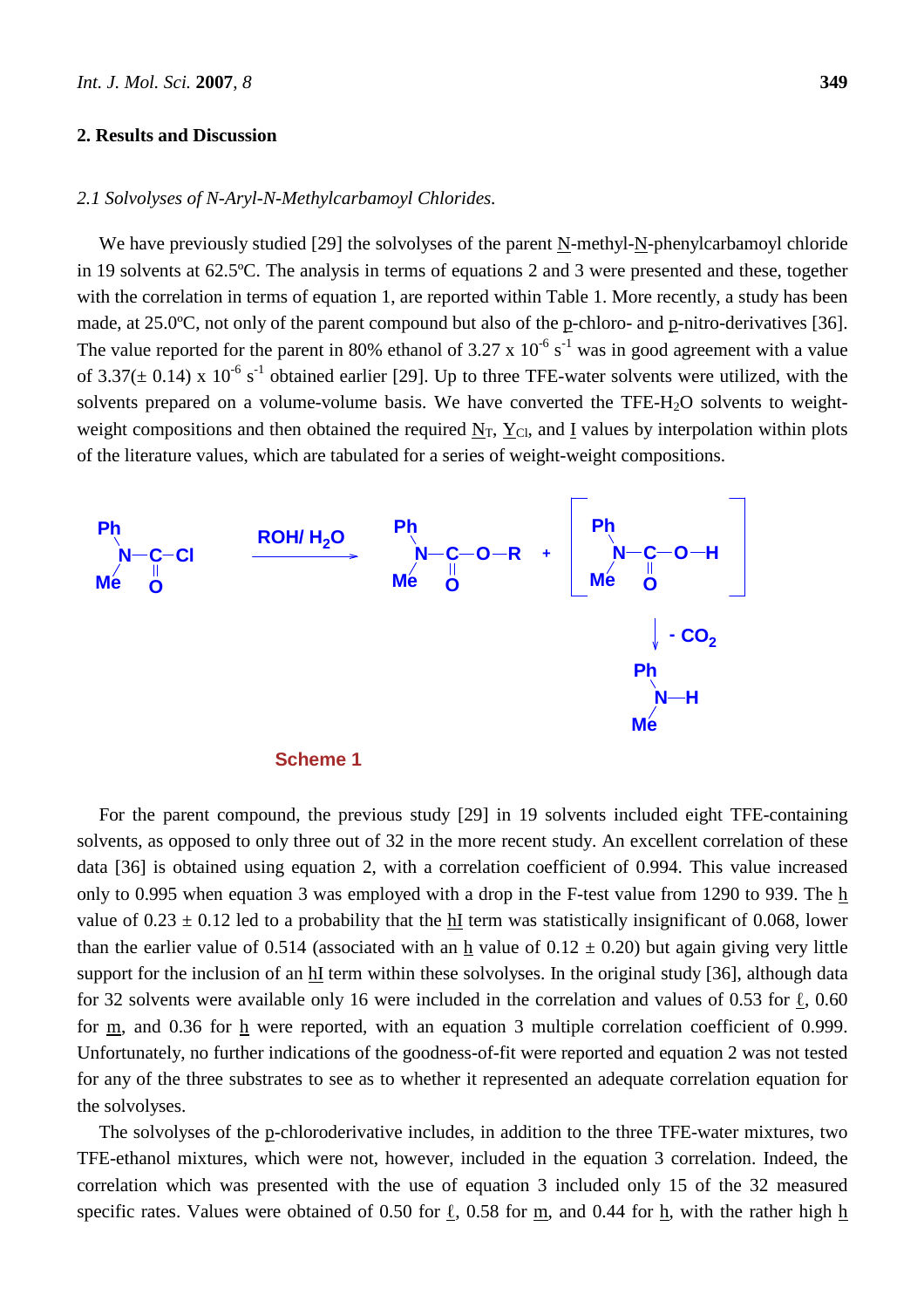value suggesting the possibility of a meaningful contribution from the hI term. In Table 1 is presented our present correlation, using all 32 solvents [37]. The  $\ell$  and m values are only modestly changed from the earlier values, as obtained with use of equation 3, but the h values falls to  $0.11 \pm 0.20$  (probability that the hI term is insignificant of 0.59). Also the correlation coefficient, as expressed to three significant figures, is unchanged on going from equation 2 to equation 3.

The solvolyses of the p-nitroderivative were studied in 20 solvents but only one of these (97% TFE, v/v) included a fluoroalcohol component. An analysis in terms of equation 3 was not presented but when carried out it yields reasonable  $\ell$  and m values, but a negative h value of -0.29 + 0.33. The negative value is probably an artifact caused by the shortage of fluoroalcohol containing solvents.

The analyses of the specific rates of solvolyses for these three substrates show modest  $\ell$  and m values, believed to represent nucleophilic solvation to an ionic process, with the unusually low m value for such a process resulting from internal nucleophilic assistance from the lone pair of electrons on the nitrogen. This leads to a transition state that is earlier than what would be expected for an unassisted or only weakly assisted process. The magnitude of the h values when equation 3 is applied does not support the claim [36] for a need to include the hI term in the correlations. The insignificance of the hI term in the solvolyses of the parent compound was previously demonstrated [29]. With the inclusion of all of the new data points [36] in the presently reported correlations and with the accompanying consideration of two derivatives giving very similar correlations, the earlier conclusion [29] is considerably strengthened.

## *2.2 Solvolyses of N, N-Diphenylcarbamoyl Chloride*

In a thorough study of the kinetics of these reactions [27], correlation analyses were carried out for 36 solvents at 62.5ºC. The reactions are shown in Scheme 2. Using equation 2, values for ℓ of 0.23 and for m of 0.58 were obtained.



#### **Scheme 2**

The  $\ell$  value was lower than for the solvolyses of the N-aryl-N-methylcarbamoyl chlorides [29]. In the present correlations, we also include a treatment using equation 3. This allows a consideration of whether treatments using the Grunwald-Winstein equation approach can give evidence supporting the claim on an extensive transfer of charge to the phenyl rings [32]. Since I values are not available for the three aqueous-acetonitrile solvents used in the study, the present correlations (Table 1) are with the use of 33 solvents. Using equation 2, the  $\ell$  and m values were unchanged from those obtained with the full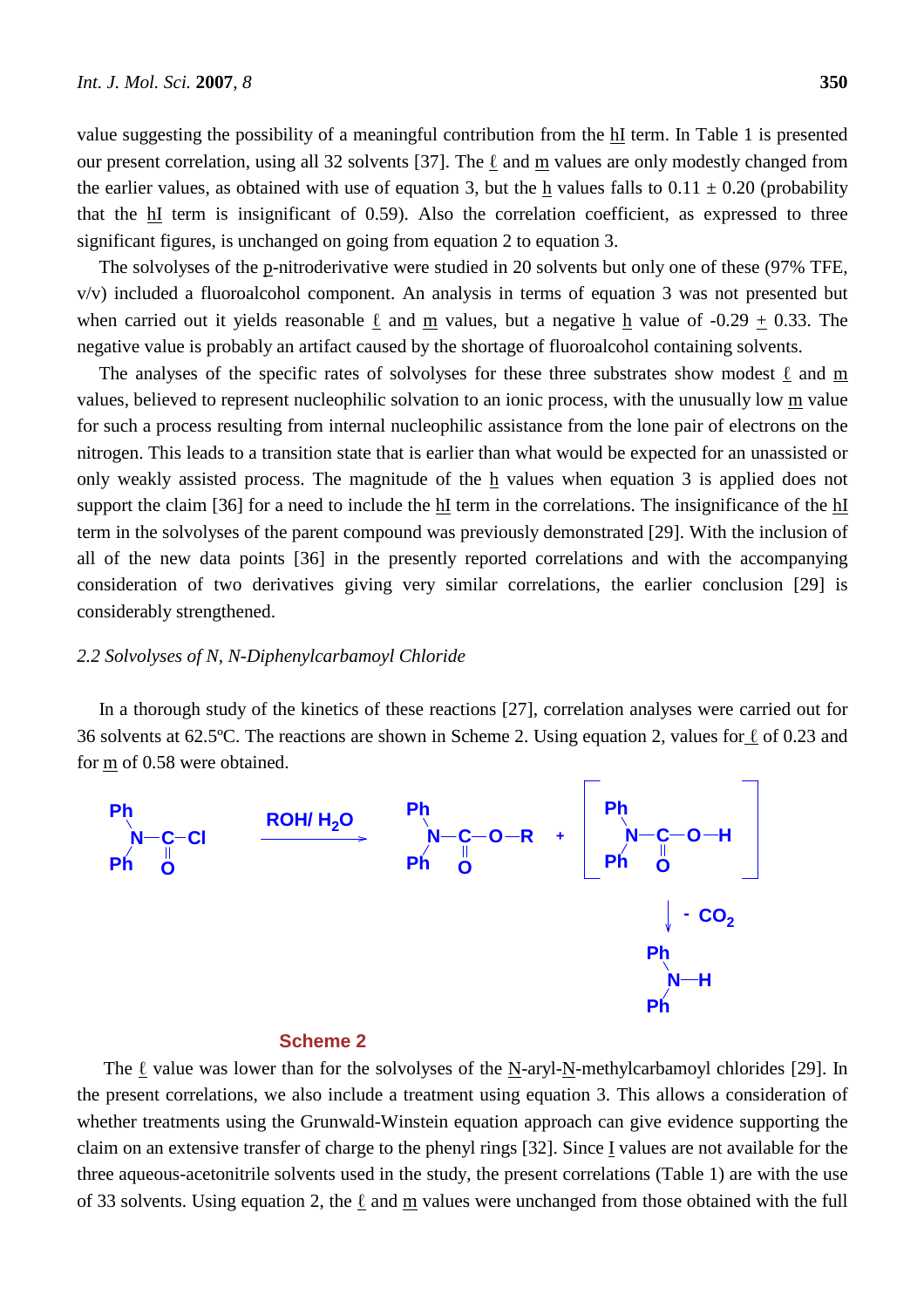36 solvents. With use of equation 3, the h value of  $0.55 \pm 0.19$  was associated with the probability that the hI was statistically insignificant of only 0.007 (Figure 1). Further, on incorporation of the hI term, the  $\ell$  and m values of 0.40 and 0.67, respectively, became comparable with those observed for the solvolyses of N-aryl-N-methylcarbamoyl chloride substrates (Table 1). Consistent with the claims by Liu [32], it does appear that there is moderately convincing evidence for the need to incorporate the hI term. Just as in the comparison of the formation of benzyl and benzyhydryl (diphenylmethyl) cations [13, 17], it does appear that, with carbamoyl cation formation, two aromatic rings lead to a larger  $h$ value then when only one aromatic ring is present, such that, if the values are rather low, it can lead to it becoming appreciably larger than the associated standard error.



**Figure 1.** The plot of log ( $k/k_0$ ) vs. (0.40  $N_T$  + 0.67  $Y_{Cl}$  + 0.55 I) for the solvolyses of N,Ndiphenylcarbamoyl chloride in pure and binary solvents at 62.5º C.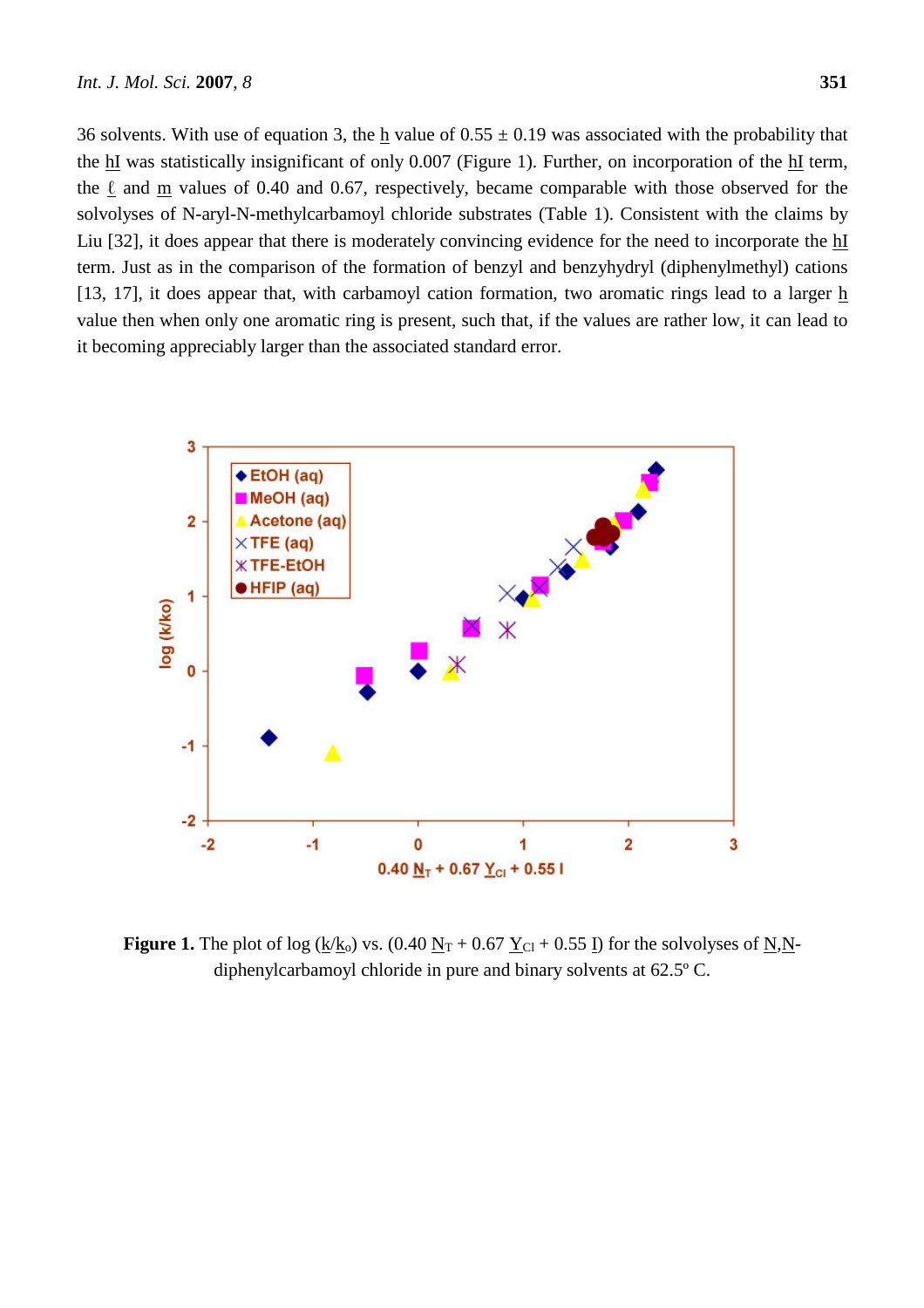| Table 1. Correlations <sup>a</sup> of the specific rates of solvolyses of three N-methyl-N-arylcarbamoyl chlorides |
|--------------------------------------------------------------------------------------------------------------------|
| and N,N-diphenylcarbamoyl chloride using the original and extended forms of the Grunwald-Winstein                  |
| equation.                                                                                                          |

| Substrate                             | <b>T°C</b> | $rac{n^b}{32}$ | $\underline{\ell^c}$ | $m^{c}$         | $\underline{h}^c$                 | $\mathbf{c}^\mathrm{c}$ | $R^d$ | $\underline{F}^e$ |
|---------------------------------------|------------|----------------|----------------------|-----------------|-----------------------------------|-------------------------|-------|-------------------|
| MePhNCOCl <sup>f</sup>                | 25.0       |                |                      | $0.55 \pm 0.03$ |                                   | $-0.10 \pm 0.08$        | 0.965 | $\overline{408}$  |
|                                       |            |                |                      | $0.51 \pm 0.03$ | $-0.62 \pm 0.20$<br>$(0.004)^{g}$ | $-0.08 + 0.07$          | 0.974 | 269               |
|                                       |            |                | $0.44 \pm 0.04$      | $0.68 \pm 0.02$ |                                   | $0.01 \pm 0.03$         | 0.994 | 1290              |
|                                       |            |                | $0.50 \pm 0.05$      | $0.71 \pm 0.02$ | $0.23 \pm 0.12$<br>$(0.068)^{g}$  | $0.02 \pm 0.03$         | 0.995 | 939               |
| $Me(4-$<br>$ClC_6H_4)NCOCl^f$         | 25.0       | 32             |                      | $0.53 \pm 0.04$ |                                   | $0.02 \pm 0.10$         | 0.936 | 213               |
|                                       |            |                |                      | $0.46 \pm 0.04$ | $-0.73 \pm 0.19$                  | $0.13 \pm 0.09$         | 0.958 | 163               |
|                                       |            |                | $0.44 \pm 0.06$      | $0.66 \pm 0.03$ |                                   | $0.13 \pm 0.06$         | 0.980 | 347               |
|                                       |            |                | $0.47 \pm 0.09$      | $0.68 \pm 0.05$ | $0.11 \pm 0.20$<br>$(0.591)^{g}$  | $0.13 \pm 0.06$         | 0.980 | 226               |
| $Me(4-NO2C6H4)$<br>NCOCl <sup>1</sup> | 25.0       | 20             |                      | $0.55 \pm 0.09$ |                                   | $-1.86 \pm 0.28$        | 0.831 | 40                |
|                                       |            |                |                      | $0.39 \pm 0.07$ | $-1.56 \pm 0.32$                  | $-1.71 \pm 0.19$        | 0.934 | 58                |
|                                       |            |                | $0.58 \pm 0.06$      | $0.69 \pm 0.04$ |                                   | $-1.68 \pm 0.12$        | 0.974 | 154               |
|                                       |            |                | $0.51 \pm 0.10$      | $0.64 \pm 0.07$ | $-0.29 \pm 0.33$<br>$(0.395)^{g}$ | $-1.68 \pm 0.12$        | 0.975 | 102               |
| $Ph_2NCOClh$                          | 62.5       | 33             |                      | $0.48 \pm 0.03$ |                                   | $0.00 \pm 0.09$         | 0.942 | 249               |
|                                       |            |                |                      | $0.47 \pm 0.03$ | $-0.33 \pm 0.15$<br>$(0.034)^{g}$ | $0.04 \pm 0.09$         | 0.951 | 140               |
|                                       |            |                | $0.23 \pm 0.04$      | $0.58 \pm 0.03$ |                                   | $0.08 + 0.07$           | 0.969 | 234               |
|                                       |            |                | $0.40 \pm 0.07$      | $0.67 \pm 0.04$ | $0.55 \pm 0.19$<br>$(0.007)^{g}$  | $0.07 \pm 0.06$         | 0.976 | 197               |
| MePhNCOCl <sup>1</sup>                | 62.5       | 19             |                      | $0.30 \pm 0.04$ |                                   | $-0.16 \pm 0.07$        | 0.869 | 52                |
|                                       |            |                |                      | $0.31 \pm 0.04$ | $-0.31 \pm 0.25$<br>$(0.216)^{g}$ | $-0.10+0.08$            | 0.882 | 28                |
|                                       |            |                | $0.40 \pm 0.08$      | $0.51 \pm 0.05$ |                                   | $0.01 \pm 0.06$         | 0.948 | 70                |
|                                       |            |                | $0.43 \pm 0.10$      | $0.53 \pm 0.06$ | $0.13 \pm 0.20$<br>$(0.514)^{g}$  | $0.00 \pm 0.06$         | 0.949 | 45                |

<sup>a</sup>The equation used can be deduced from the sensitivity parameters quoted; for each substrate, the entries involve a sequence of equations: 1, 4, 2, 3. <sup>b</sup>Number of data points. <sup>c</sup>With associated standard error [large values for third substrate because only log <u>k</u> plotted (no k<sub>o</sub> value available)]. <sup>d</sup>Correlation coefficient. <sup>e</sup>F-test value. <sup>f</sup>Specific rates from ref. 36. <sup>g</sup>Probability that the  $\underline{h}I$  term is not statistically significant, presented when greater than 0.001. <sup>h</sup>Specific rates from ref. 27. <sup>i</sup>Specific rates from ref. 29.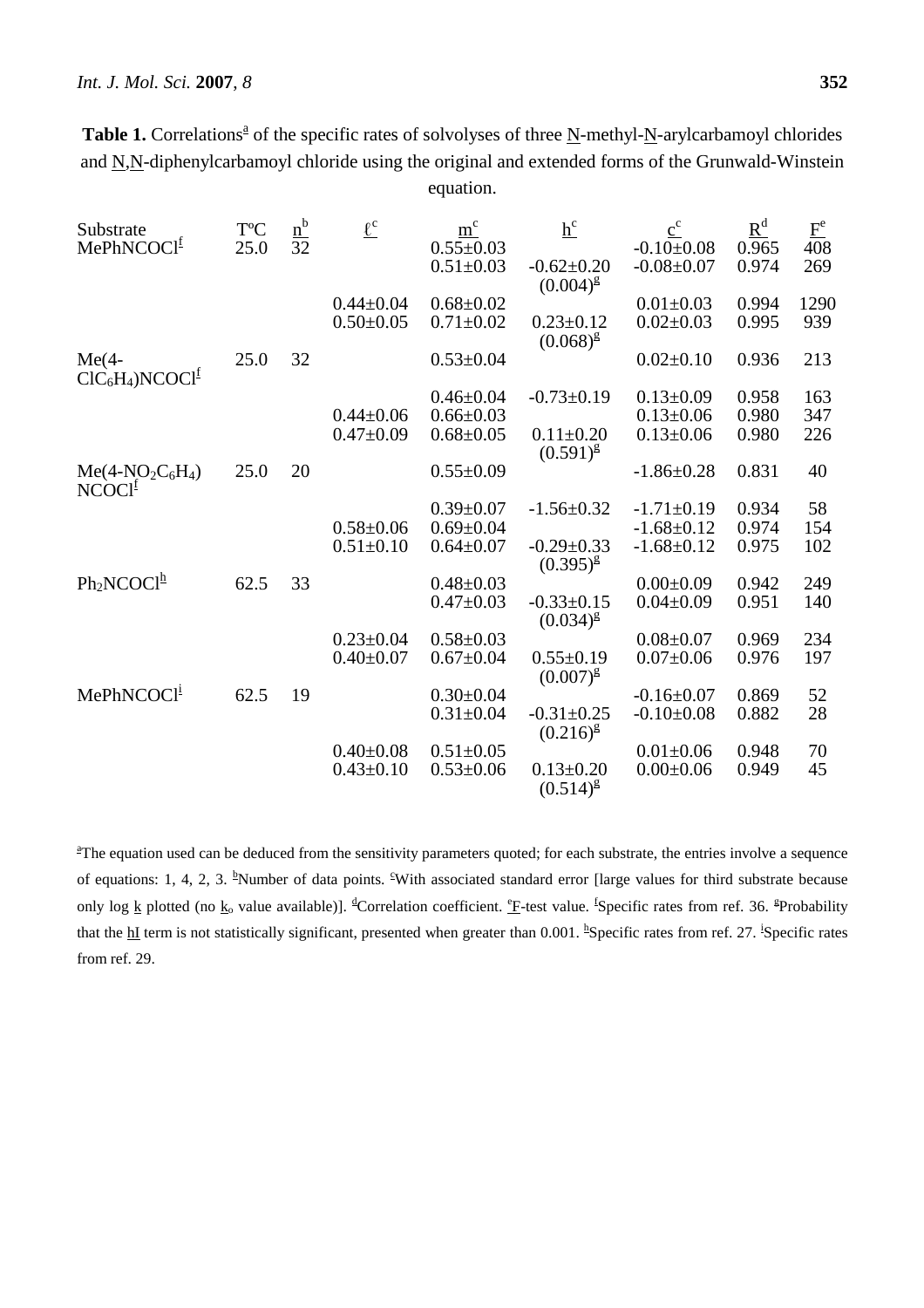#### *2.3 Solvolyses of Phenyl and p-Methoxyphenyl Chloroformates*

For phenyl chloroformate solvolysis (Scheme 3), the correlation in terms of equation 2 represented our first attempt to apply the equation to a situation involving solvolytic attack other than at an sp<sup>3</sup>hybridized carbon atom [21].



### **Scheme 3**

Despite a claim that the methanolysis of phenyl chloroformate involves a concerted displacement mechanism [38], there is considerable evidence that these solvolyses are with the addition step of an addition-elimination sequence being rate-determining [21, 39]. The  $\ell$  and m values of 1.68 and 0.57 observed for the phenyl chloroformate were considered to be important values, which could be used as standards for this type of solvolytic process. The initial correlation involved 21 solvents.

Table 2. Specific rates of solvolysis (k) for the solvolysis of phenyl chloroformate in several binary solvents at 25.0°C and the solvent nucleophilicity  $(N_T)$ , solvent ionizing power  $(Y_C)$ , and aromatic ring parameter (I) values for the solvents.

| Solvent $(\%)^a$    | $10^4$ k $(s^{-1})^{\underline{b}}$ | $N_T^c$ | $\mathbf{Y}_{\text{Cl}}^{\mathbf{d}}$ | ${\bf I}^{\rm e}$ |  |
|---------------------|-------------------------------------|---------|---------------------------------------|-------------------|--|
| 90% Acetone $(v/v)$ | $2.38 \pm 0.14$                     | $-0.35$ | $-2.22$                               | $-0.17$           |  |
| $80\%$ TFE (w/w)    | $0.702 \pm 0.028$                   | $-2.22$ | 2.90                                  | 0.28              |  |
| 70% TFE $(w/w)$     | $1.74 \pm 0.13$                     | $-1.98$ | 2.96                                  | 0.25              |  |
| 50% TFE (w/w)       | $6.35 \pm 0.30$                     | $-1.73$ | 3.16                                  | 0.09              |  |
| $60T-40E(v/v)$      | $1.99 \pm 0.05$ <sup>f</sup>        | $-0.94$ | 0.63                                  | 0.59              |  |
| 50T-50E $(v/v)$     | $4.21 \pm 0.17$                     | $-0.64$ | 0.16                                  | 0.51              |  |
| 40T-60E $(v/v)$     | $5.77 \pm 0.19$                     | $-0.34$ | $-0.48$                               | 0.43              |  |
| $20T-80E(v/v)$      | $16.9 \pm 0.9$                      | 0.08    | $-1.42$                               | 0.31              |  |
| $97\%$ HFIP (w/w)   | $1.48(\pm 0.20)\times 10^{-4}$      | $-5.26$ | 5.17                                  | 0.73              |  |

<sup>a</sup>Volume-volume (v/v) basis at 25.0°C or weight-weight (w/w) basis, as described; other component water, except for TFE-ethanol (T-E) solvents. <sup>b</sup>with associated standard deviation. <sup>e</sup>From ref. 33. <sup>d</sup>From refs. 3 and 34. <sup>e</sup>From ref. 10. <sup>f</sup>Previous value [21] of 1.75  $\pm$ 0.05.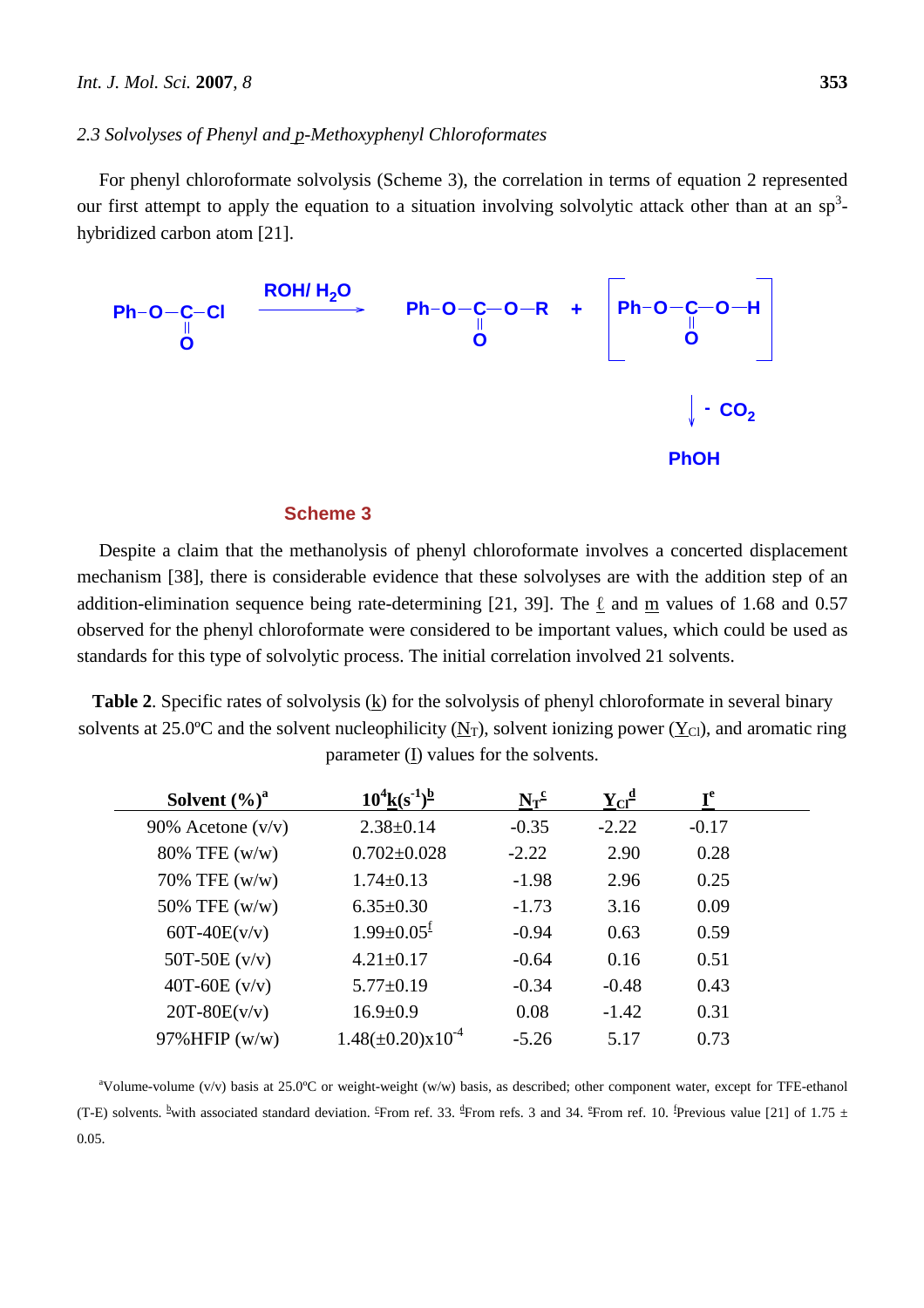We have determined eight additional specific rates (Table 2) and the study by Koo, Lee and coworkers [39] allows 20 specific rate determinations in additional solvents to be included. The full 49 determinations, at 25.0ºC, now available are used in the correlations using equations 1, 2, and 3 (Table 3). With use of equation 2, values for  $\ell$  and m of 1.66 and 0.56, respectively, are in excellent agreement with those obtained earlier [21] with only 21 determinations. This indicates that the correlation is robust. The earlier [21] multiple correlation coefficient of 0.973 improves to 0.980 with the 49 data points. On incorporation of the  $\frac{hI}{h}$  term (equation 3), the correlation coefficient increases only from 0.980 to 0.982 and the h values of  $0.35 \pm 0.19$  is associated with a probability that the term is statistically insignificant of 0.068. The very robust correlation (Figure 2) using equation 2 suggests that this is the best equation to use in the correlation, and the use of this correlation as a standard for rate-determining nucleophilic addition [21] is given strong support.

The study by Koo, Lee and coworkers was only in a wide range of mixtures of water with methanol, ethanol, and acetone and the analyses carried out were in terms of third-order rate coefficients, consistent with general-base catalysis to the substitution process. The present application of equations 2 and 3 was meaningful only because of the availability of fluoroalcohol-containing solvents. The important additional data was from Table 2 and the earlier publication [21].



**Figure 2.** The plot of log ( $k/k_0$ ) vs. (1.66  $N_T$  + 0.56  $Y_{\text{Cl}}$ ) for the solvolyses of phenyl chloroformate in pure and binary solvents at 25.0 ºC.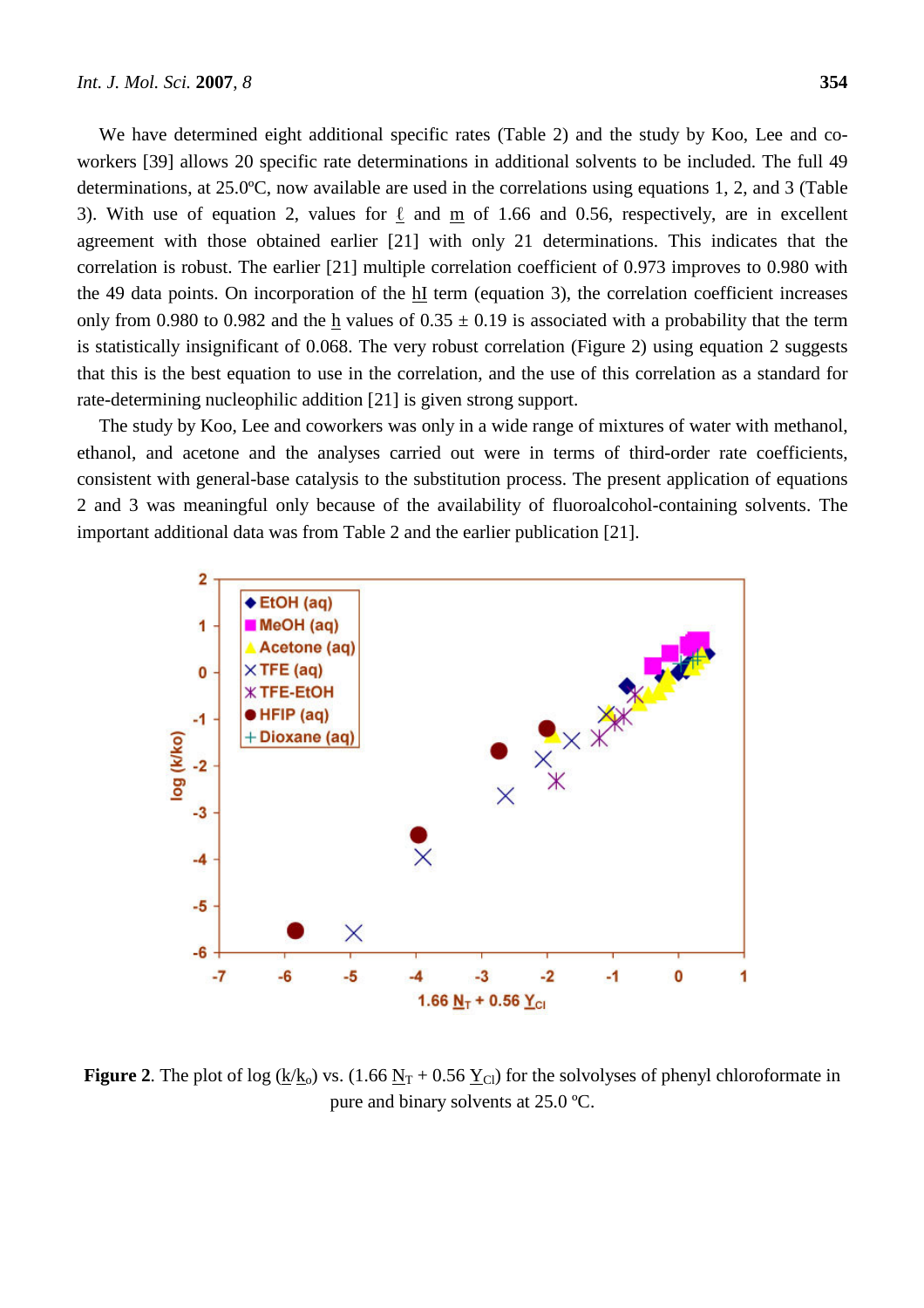| Substrate                  | $\underline{n}^b$    | $\ell^{\mathrm{c}}$ | $m^{c}$          | $\ensuremath{\mathop{\mathstrut\mathop{\mathstrut\mathop{\mathstrut\mathop{\mathop{\mathstrut\mathop{\mathstrut\mathop{\mathstrut\mathop{\mathstrut\mathop{\mathstrut\mathop{\mathstrut\mathop{\mathstrut\mathop{\mathstrut\mathop{\mathstrut\mathop{\mathstrut\mathop{\mathstrut\mathop{\mathstrut\mathop{\mathstrut\mathop{\mathstrut\mathop{\mathstrut\mathop{\mathstrut\mathop{\mathstrut\mathop{\mathstrut\mathop{\mathstrut\mathop{\mathstrut\mathop{\mathstrut\mathop{\mathstrut\mathop{\mathstrut\mathop{\mathstrut\mathop{\mathstrut\mathop{\mathstrut\mathop{\mathstrut\mathop{\$ | $c^{c}$          | $R^d$ | $F^e$ |
|----------------------------|----------------------|---------------------|------------------|---------------------------------------------------------------------------------------------------------------------------------------------------------------------------------------------------------------------------------------------------------------------------------------------------------------------------------------------------------------------------------------------------------------------------------------------------------------------------------------------------------------------------------------------------------------------------------------------|------------------|-------|-------|
| PhOCOClf                   | $49^{\text{g}}$      |                     | $-0.07+0.11$     |                                                                                                                                                                                                                                                                                                                                                                                                                                                                                                                                                                                             | $-0.46 \pm 0.31$ | 0.093 | 0.4   |
|                            |                      | $1.66 \pm 0.05$     | $0.56 \pm 0.03$  |                                                                                                                                                                                                                                                                                                                                                                                                                                                                                                                                                                                             | $0.15 \pm 0.07$  | 0.980 | 568   |
|                            |                      | $1.77 \pm 0.08$     | $0.61 \pm 0.04$  | $0.35 \pm 0.19$<br>$(0.068)^{\frac{h}{2}}$                                                                                                                                                                                                                                                                                                                                                                                                                                                                                                                                                  | $0.16 \pm 0.06$  | 0.982 | 400   |
|                            | $21^{\frac{1}{2}}$   | $1.68 \pm 0.10$     | $0.57 \pm 0.06$  |                                                                                                                                                                                                                                                                                                                                                                                                                                                                                                                                                                                             | $0.12 \pm 0.13$  | 0.973 | 159   |
| 4-MeO<br>$C_6H_4OCOCl1$    | 31 <sup>g</sup>      |                     | $0.06 \pm 0.07$  |                                                                                                                                                                                                                                                                                                                                                                                                                                                                                                                                                                                             | $-0.02 \pm 0.21$ | 0.153 | 0.7   |
|                            |                      | $1.46 \pm 0.08$     | $0.53 \pm 0.03$  |                                                                                                                                                                                                                                                                                                                                                                                                                                                                                                                                                                                             | $0.18 \pm 0.06$  | 0.964 | 182   |
|                            |                      | $1.75 \pm 0.07$     | $0.66 \pm 0.03$  | $0.85 \pm 0.15$                                                                                                                                                                                                                                                                                                                                                                                                                                                                                                                                                                             | $0.22 \pm 0.04$  | 0.984 | 274   |
| PhOCSCl $^{\underline{k}}$ | $40^{\text{g}}$      |                     | $0.16 \pm 0.06$  |                                                                                                                                                                                                                                                                                                                                                                                                                                                                                                                                                                                             | $-0.23 \pm 0.18$ | 0.393 | 6.9   |
|                            |                      | $0.49 \pm 0.10$     | $0.37 \pm 0.06$  |                                                                                                                                                                                                                                                                                                                                                                                                                                                                                                                                                                                             | $-0.12 \pm 0.14$ | 0.706 | 18    |
|                            |                      | $0.69 \pm 0.16$     | $0.48 \pm 0.09$  | $0.65 \pm 0.43$<br>$(0.135)^{\frac{h}{2}}$                                                                                                                                                                                                                                                                                                                                                                                                                                                                                                                                                  | $-0.10+0.14$     | 0.727 | 13    |
|                            | $9^{\ell}$           |                     | $-0.25 \pm 0.23$ |                                                                                                                                                                                                                                                                                                                                                                                                                                                                                                                                                                                             | $-0.34\pm0.29$   | 0.376 | 1.2   |
|                            |                      | $1.88 \pm 0.28$     | $0.56 \pm 0.15$  |                                                                                                                                                                                                                                                                                                                                                                                                                                                                                                                                                                                             | $0.38 \pm 0.15$  | 0.950 | 28    |
|                            | $18^{\underline{m}}$ |                     | $0.90 \pm 0.18$  |                                                                                                                                                                                                                                                                                                                                                                                                                                                                                                                                                                                             | $-3.14 \pm 0.68$ | 0.784 | 26    |
|                            |                      | $0.34 \pm 0.05$     | $0.93 \pm 0.09$  |                                                                                                                                                                                                                                                                                                                                                                                                                                                                                                                                                                                             | $-2.54 \pm 0.34$ | 0.955 | 77    |
|                            |                      | $0.50 \pm 0.12$     | $1.01 \pm 0.10$  | $0.51 \pm 0.36$<br>$(0.181)^{\frac{h}{2}}$                                                                                                                                                                                                                                                                                                                                                                                                                                                                                                                                                  | $-2.53 \pm 0.34$ | 0.961 | 56    |
|                            | $12^{\underline{n}}$ |                     | $0.93 \pm 0.15$  |                                                                                                                                                                                                                                                                                                                                                                                                                                                                                                                                                                                             | $-3.50+0.56$     | 0.898 | 41    |
|                            |                      | $0.26 \pm 0.04$     | $0.94 \pm 0.07$  |                                                                                                                                                                                                                                                                                                                                                                                                                                                                                                                                                                                             | $-2.88 \pm 0.29$ | 0.980 | 107   |
| PhSCSCl <sup>o</sup>       | 31 <sup>g</sup>      |                     | $0.66 \pm 0.06$  |                                                                                                                                                                                                                                                                                                                                                                                                                                                                                                                                                                                             | $-0.05 \pm 0.12$ | 0.896 | 118   |
|                            |                      | $0.69 \pm 0.05$     | $0.95 \pm 0.03$  |                                                                                                                                                                                                                                                                                                                                                                                                                                                                                                                                                                                             | $0.18 \pm 0.05$  | 0.987 | 521   |
|                            |                      | $0.80 \pm 0.06$     | $1.02 \pm 0.04$  | $0.42 \pm 0.15$<br>$(0.009)^{\frac{h}{2}}$                                                                                                                                                                                                                                                                                                                                                                                                                                                                                                                                                  | $0.16 \pm 0.04$  | 0.990 | 485   |

Table 3. Correlation<sup>a</sup> of the rates of solvolysis of phenyl chloroformate, its p-methoxy derivative, and the thiono and dithio derivatives, at 25.0ºC, using the original and extended forms of the Grunwald-Winstein equation.

<sup>a</sup>The equation used can be deduced from the sensitivity parameters quoted. <sup>b</sup>Number of data points. <sup>c</sup>With associated standard error. <sup>d</sup>Correlation coefficient. <sup>e</sup>F-test value. <sup>f</sup>Specific rates from Table 2 and refs. 21 and 39.  $\frac{\epsilon}{2}$ All available. <sup>h</sup>Probability that the hI term is not statistically significant, presented when greater than 0.001. <sup>i</sup>Values from ref. 21, using all of the data there available. <sup>i</sup>Data from refs. 21 and 39. <sup>k</sup>Data from refs. 42 and 43. <sup>1</sup>Using data in 100-80% ethanol, 100-80% methanol, 80% acetone, 80T-20E, and 60T-40E. <sup>m</sup>Using data in water, 30-10% ethanol, 30-10% methanol, 30-10% acetone, and all TFE-water and HFIP-water mixtures. <sup>n</sup>Using water, 10% ethanol, 10% methanol, 10% acetone, and all TFE-water and HFIP-water mixtures. (insufficient data to justify correlation with addition of the hI term).  $^{9}$ Data from refs. 42 and 46.

The data used in the analysis presented in Table 3 for solvolyses of p-methoxyphenyl chloroformate are primarily from the Korean work [39], with 29 determinations in aqueous methanol, ethanol, and acetone combined with just two values available [21] for fluoroalcohol-containing solvents; (90 and 50% HFIP). This is not a very satisfactory mix of solvents and values from the correlations (Table 3) must be treated with caution. The equation 2 values of 1.46 for  $\underline{\ell}$  and 0.53 for  $\underline{m}$  rose to 1.75 and 0.66, respectively, when equation 3 is applied, with an h value of  $0.85 \pm 0.15$ . While this would seem to indicate that the hI term is significant, we believe that further data points for solvolyses in the fluoroalcohol-containing solvents are needed, for incorporation into the correlation, before the significance, or otherwise, of the **hI** term can be considered as established.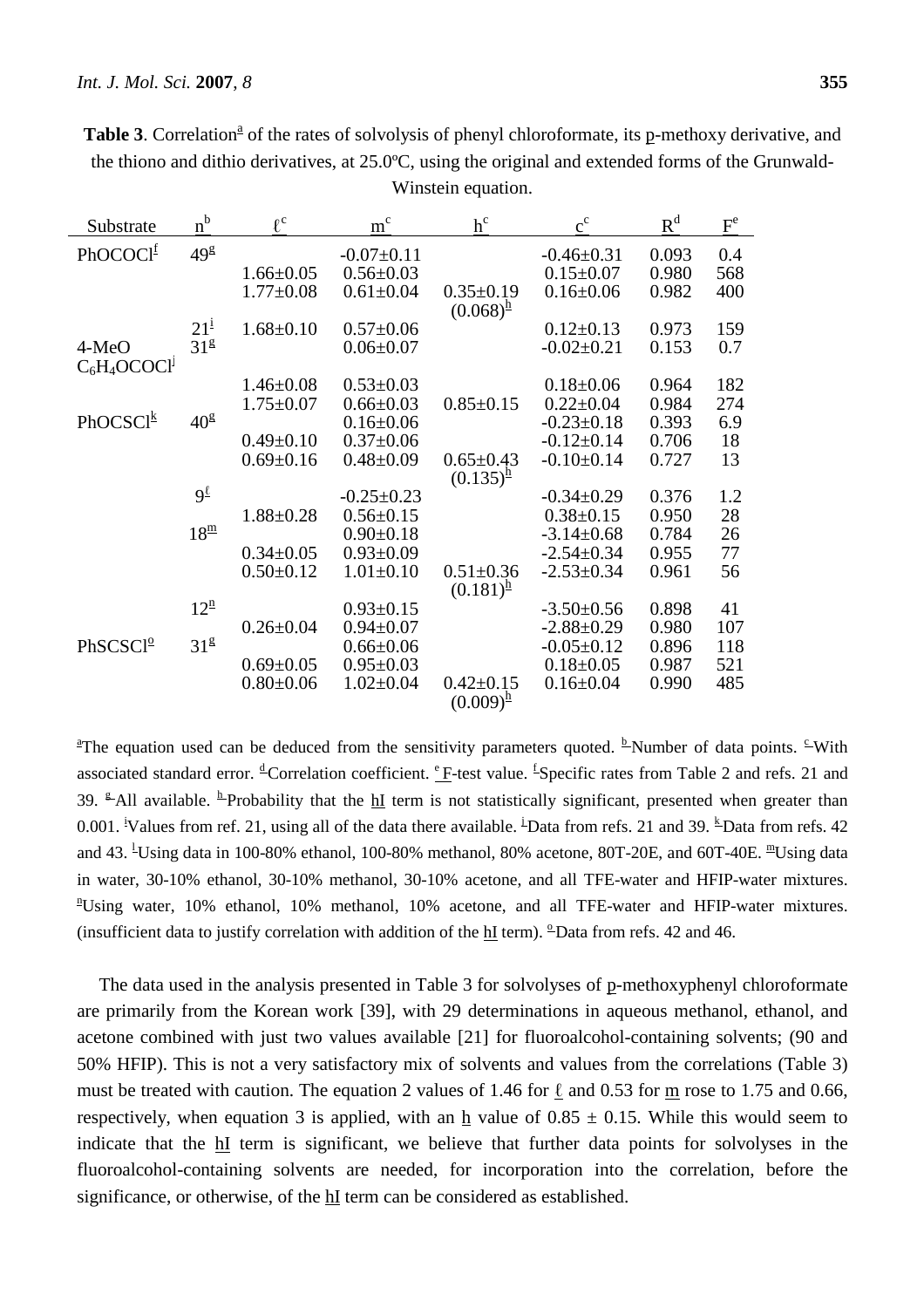#### *2.4 Solvolyses of Phenyl Chlorothionoformate and Chlorodithioformate*

Queen studied the hydrolysis of phenyl chlorothionoformate and, from a comparison with the rate for the methyl, ethyl, and isopropyl esters, he concluded that an  $S_N1$  pathway was followed [40]. In contrast, in 65% acetone Csunderlick et al [41] found evidence for a bimolecular mechanism for the solvolyses. A previous treatment in terms of the Grunwald-Winstein equation [42] confirmed that two mechanisms are indeed involved and in aqueous TFE or aqueous HFIP an ionization pathway dominates ( $\underline{\ell} = 0.43$ ; <u>m</u> = 1.19). In ethanol or methanol or in mixtures of ethanol, methanol or acetone with water, containing at least 60% of the organic component, a bimolecular pathway is followed ( $\ell =$  $1.53$ ; m = 0.36).

We are revisiting these solvolyses (Scheme 4) because of a more recent report [43] which assumes a unit mechanism over the full range of water-ethanol, water-methanol, and water-acetone compositions, including the determination in pure water. Also the mechanism was believed to be a concerted  $S_N 2$ process. Most surprising was the belief that a large contribution from the hI term was involved. Although specific rate data for 29 solvent systems were reported, only 13 were included in analyses against  $Y_{Cl}$  plus I and in analysis in terms of equation 3. These two analyses led to very high  $h$  values of 2.93 and 2.64, respectively. In the absence of data for fluoroalcohol-containing solvents, multicollinearity between the three scales will be a major problem, especially with only a limited number of data points.



There are, in total, data points available [42, 43] for 40 solvent compositions, including ten containing fluoroalcohol. Using equation 3 for all 40 data points, the correlation using equation 3 is poor, with a correlation coefficient of only 0.727 and an  $\ell$  value of 0.69, m value of 0.48, and h value of  $0.65 \pm 0.43$ , with a 0.135 probability that the hI term is statistically insignificant (Table 3). In view of the evidence from our laboratory [42] and other laboratories [40, 41] for a duality of mechanism, the poor correlation is not surprising. For the nine solvents least favoring ionization values are obtained of 1.88 for  $\ell$  and 0.56 for m when equation 2 is applied, values to be expected if the addition step of an addition-elimination mechanism is dominant. For 18 solvent expected to favor ionization, values from equation 3 of 0.50 for  $\ell$ , 1.01 for m, and 0.51  $\pm$  0.36 for h (0.181 probability that the hI term is statistically insignificant) were calculated (Table 3).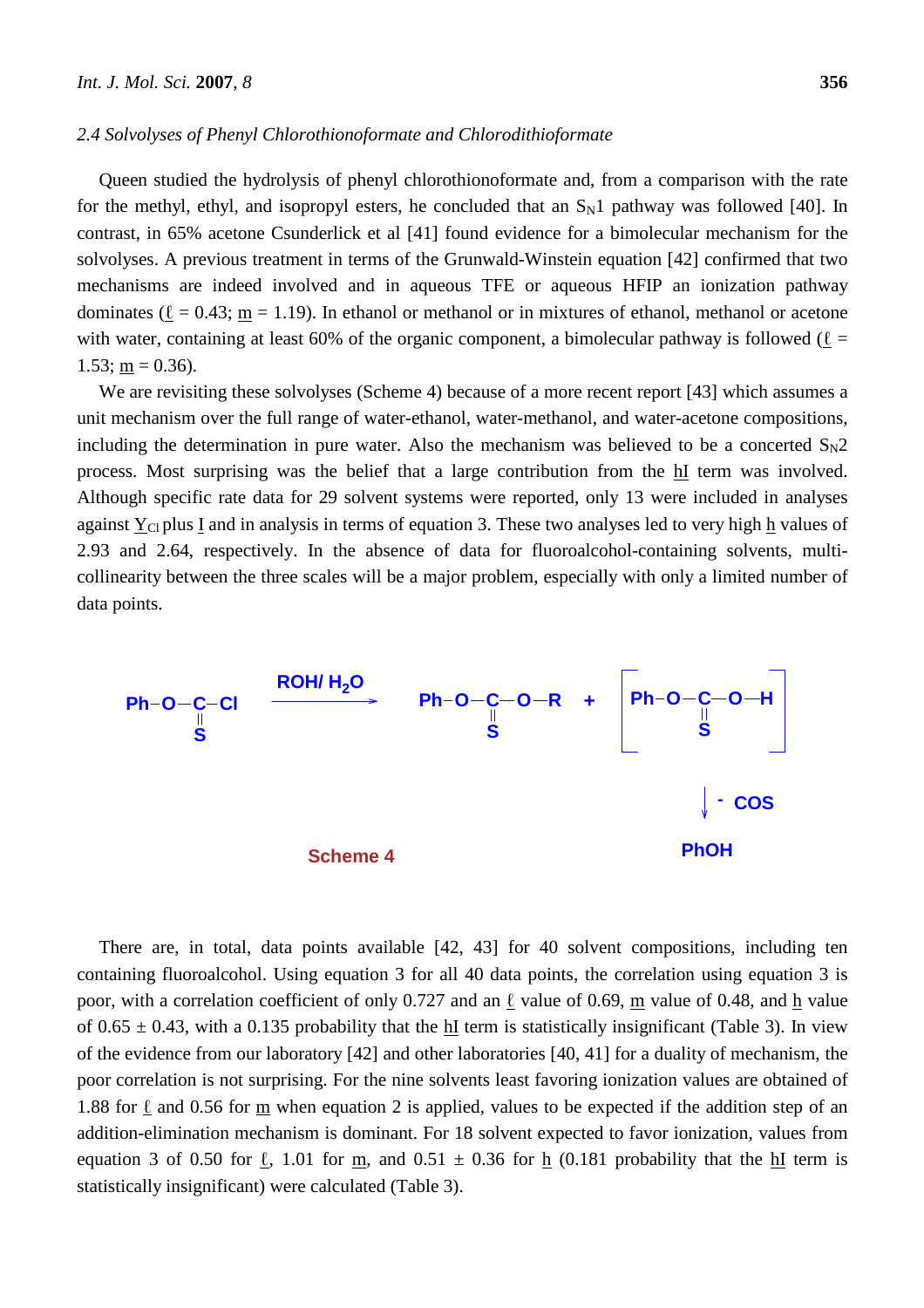The changes in the kinetic deuterium solvent isotope effect with solvent [43] are also consisted with the change in mechanism. The  $k_{SOH}/k_{SOD}$  value of 2.02 for methanol is consisted with a general-based catalyzed bimolecular process, which is reduced to a value of 1.91 in 50% methanol, where both mechanisms will be appreciably operating, and to 1.45 in water, where the ionization mechanism is dominant. For chloroformate esters in H<sub>2</sub>O and D<sub>2</sub>O, a value of 1.79 for the phenyl ester falls to 1.25 for the isopropyl ester [44].

Queen also studied the solvolyses of phenyl chlorodithioformate (Scheme 5) and for solvolysis in 70% acetone [40, 45] concluded that the mechanism was  $S_N1$  in character. Our investigation [42] indicated the reaction to be unimolecular across the full range of the 14 solvents utilized ( $\ell = 0.55$ ; m = 0.84) including the solvolysis in 100% ethanol, which would be the most favorable for bimolecular reaction. A study by Koo, Bentley, Lee and coworkers [46] utilized 31 solvents, with 11 of these containing TFE. The 11 solvents which duplicated those of our earlier study all gave specific rates in reasonable to good agreement with the earlier values [47].



With use of our original 14 solvents and 17 additional ones from the subsequent study [46], we found (Table 3), with application of equation 2, that values were obtained of 0.69 for  $\ell$  and 0.95 for m. With application of equation 3 (Figure 3), values of 0.80 for  $\ell$ , 1.02 for m, and 0.42  $\pm$  0.15 for h (probability that the hI term is not statistically significant of 0.009). It does appear that a contribution from the **hI** term cannot be excluded. The correlation coefficient rose modestly from 0.987 to 0.990 when the term was included. The value of 0.987 in its absence does indicate, however, that its inclusion is not critical.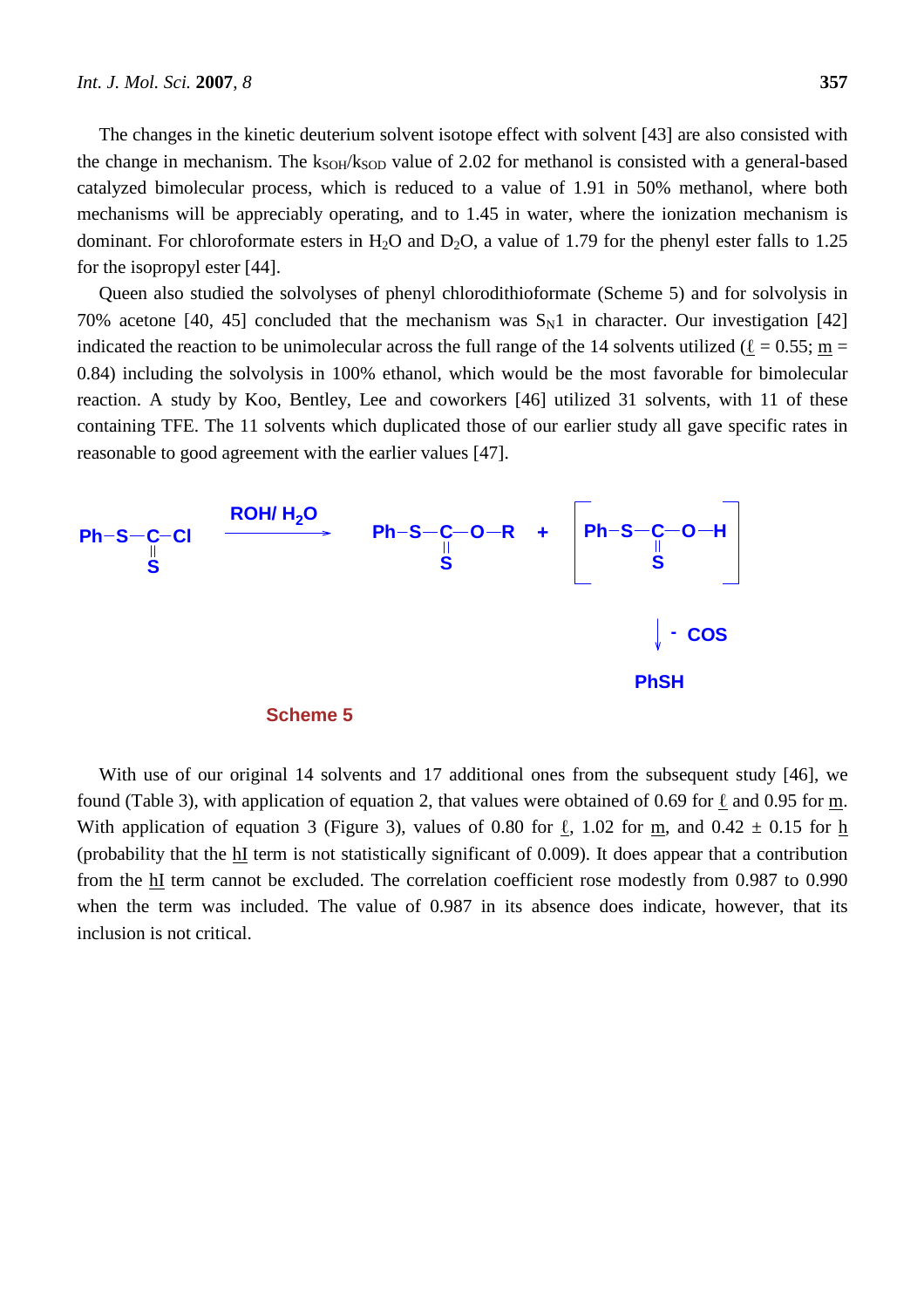

**Figure 3.** The plot of log (k/ko) vs.  $(0.80 \text{ N}_T + 1.02 \text{ Y}_{C1} + 0.42 \text{ I})$  for the solvolyses of phenyl chlorodithioformate in pure and binary solvents at 25.0 ºC.

## **3. Conclusions**

The correlations presently carried out all support the concept of an ionization mechanism with assistance from nucleophilic solvation for the solvolyses of the carbamoyl chlorides. The N-methyl-Narylcarbamoyl chlorides have  $\ell$  values in the range of 0.44 to 0.58 when equation 2 is applied. Application of equation 3 increases the multiple correlation coefficient only by 0.001 and it appears that the hI terms is not statistically significant and, indeed, the probabilities that the hI term is statistically insignificant range from 0.068 to 0.591. The m value is rather low for an ionization mechanism (0.66 to 0.69 when equation 2 is applied) and this is consistent with the concept that there is considerable internal nucleophilic assistance from the lone pair on the nitrogen.

The correlations of N,N-diphenylcarbamoyl chloride give a lower value for  $\ell$  of 0.23 when equation 2 is applied. This is raised to 0.40 when equation 3 is applied and the  $h$  value of 0.55  $\pm$  0.19 is associated with a probability of only 0.007 that the hI terms is statistically insignificant. It appears, consistent with the claim by Liu [32], that there is moderately strong evidence for a detectable effect when two aromatic rings, rather than one, are present.

The number of solvents now available for the correlation of the specific rates of solvolysis of phenyl chloroformate has increased dramatically from the time of our earlier correlation [21] from 21 to 49. The values for  $\ell$  and m obtained on application of equation 2 are, however, essentially unchanged, indicating the very robust character of this correlation. The values of 1.66 and 0.56, respectively, are consistent with the previously proposed addition-elimination pathway, with the addition step being rate-determining. Application of the three-term equation 3 increases the multiple correlation coefficient only by 0.002 and the h value of  $0.35 \pm 0.19$  is accompanied by a 0.068 probability that the hI term is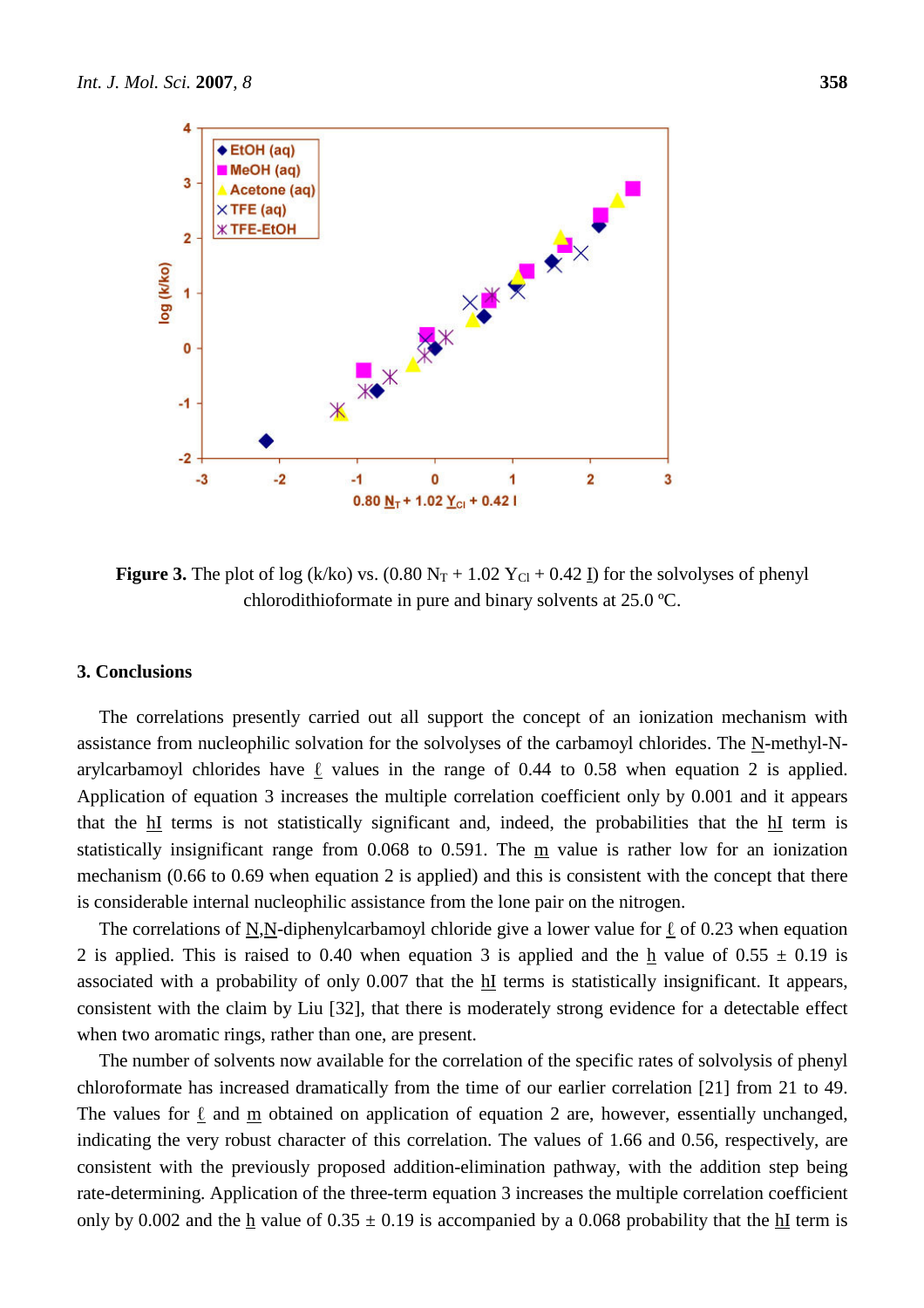statistically insignificant. These solvolyses are best correlated in terms of equation 2. The solvolyses of p-methoxyphenyl chloroformate have been correlated, but of the 31 solvents only two contain fluoroalcohol. The  $\ell$  and m values are consistent with the proposed addition-elimination pathway but additional fluoroalcohol-containing solvents are need before a high degree of confidence can be assigned to the correlations.

With phenyl chlorodithioformate, the correlations support the claim by Queen [40, 45] that the solvolyses involve an ionization mechanism. A good correlation is obtained across the full range of 31 solvents with either equation 2 (R = 0.987) or equation 3 (R = 0.990). The  $\ell$  values of 0.69 (equation 2) or 0.80 (equation 3) are quite large indicating a high degree of nucleophilic solvation to the ionization process, with m values of 0.95 (equation 2) or 1.02 (equation 3). The h value of  $0.42 \pm 0.15$  obtained with use of equation 3 has only a 0.009 probability that the hI term is statistically insignificant.

The phenyl chlorothionoformate was previously [42] found to proceed by both addition-elimination and ionization mechanisms. Which pathway dominated was determined by the solvent properties, with high solvent nucleophilicity and low solvent ionizing power favoring the bimolecular pathway. A poor overall correlation ( $R = 0.706$  with equation 2 applied) can be considerably improved when the 9 solvents most favorable to addition-elimination  $(R = 0.950)$  and the 12 solvents most favorable to ionization  $(R = 0.980)$  are separately correlated.

## **3. Experimental Section**

Phenyl chloroformate (Aldrich, 99%) was used as received. Solvents were purified and the kinetic runs carried out as described previously [6]. A substrate concentration of approximately 0.03 M was employed.

#### **Acknowledgements**

This research was supported by grant number 2 P2O RR016472-06 from the National Center for Research Resources (NCRR), a component of the National Institutes of Health (NIH). Its contents are solely the responsibility of the authors and do not necessarily represent the official views of NCRR or NIH.

## **References and Notes**

- 1. Grunwald, E.; Winstein, S. The Correlation of Solvolysis Rates. *J. Am. Chem. Soc.* **1948**, *70*, 846- 854.
- 2. Bentley, T.W.; Carter G.E. The  $S_N2-S_N1$  Spectrum. 4. Mechanism for Solvolyses of *tert*-Butyl Chloride: A Revised *Y* Scale of Solvent Ionizing Power based on Solvolyses of 1-Adamantyl Chloride. *J. Am. Chem. Soc.*. **1982,** *104*, 5741-5747.
- 3. Bentley, T.W.; Llewellyn, G. Yx Scales of Solvent Ionizing Power. *Prog. Phys. Org. Chem*. **1990**, *17*, 121-158.
- 4. Winstein, S.; Grunwald, E.; Jones, H.W. The Correlation of Solvolyses Rates and the Classification of Solvolysis Reactions into Mechanistic Categories. *J. Am. Chem. Soc.* **1951**, *73*, 2700-2707.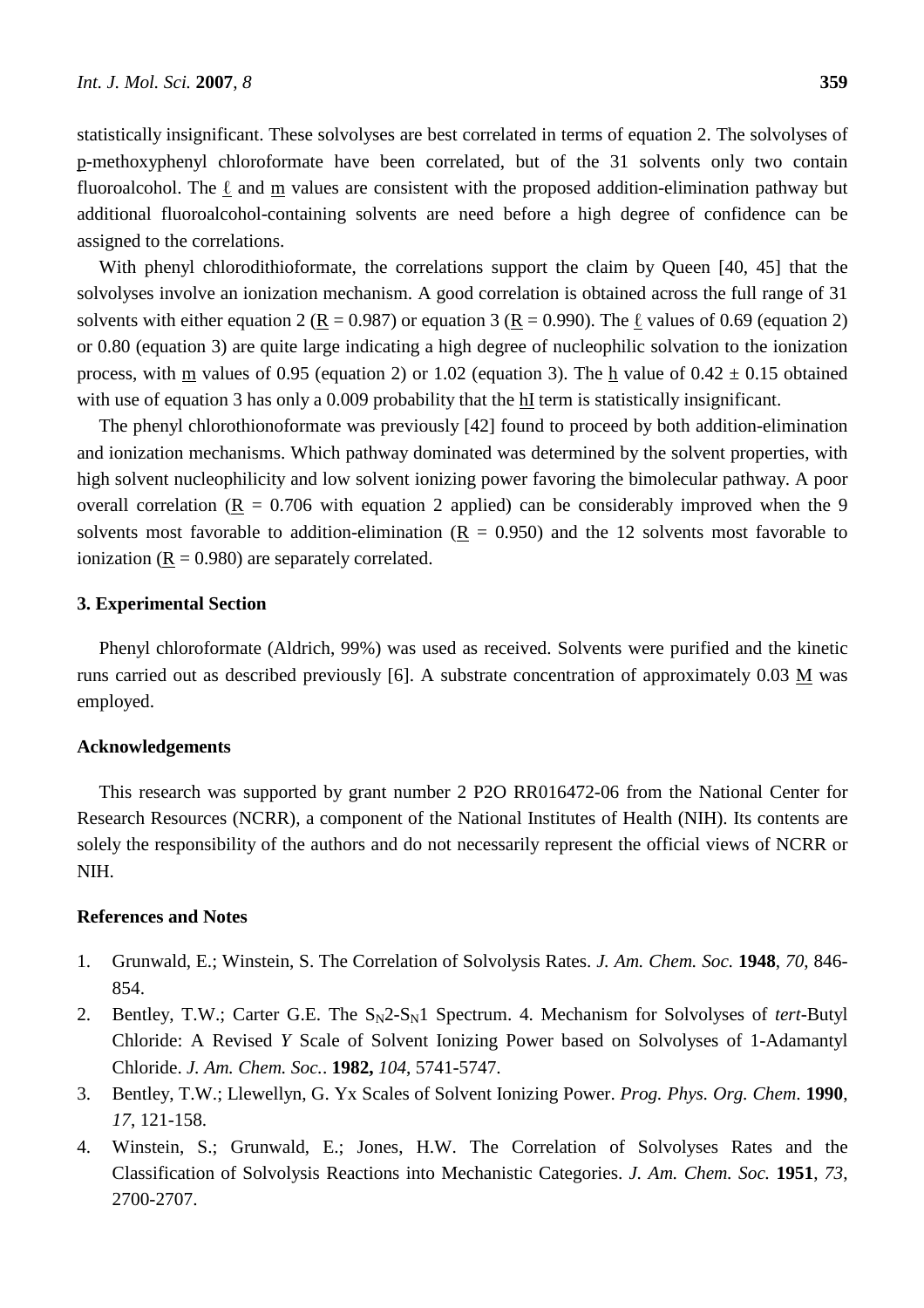- 5. Schadt, F.L.; Bentley, T.W.; Schleyer, P.v.R. The  $S_N2-S_N1$  Spectrum. 2. Quantitative Treatments of Nucleophilic Solvent Assistance. A Scale of Solvent Nucleophilicities. *J. Am. Chem. Soc.* **1976**, *98*, 7667-7674.
- 6. Kevill, D.N.; Anderson, S.W. An Improved Scale of Solvent Nucleophilicity Based on the Solvolysis of the *S*-Methyldibenzothiophenium Ion. *J. Org. Chem.* **1991**, *56*, 1845.
- 7. Kaspi, J.; Rappoport, Z. Nucleophilicity and Ionizing Power in Binary Solvent Mixtures. *Tetrahedron Lett*. **1977**, 2035-2038.
- 8. Kevill, D.N.; Park, B.-C.; Park, K.,-H.; D'Souza, M.J.; Yaakoubd, L.; Mlynarski, S.L.; Kyong, J.B. Rate and Product Studies in the Solvolyses of *N, N*-Dimethylsulfamoyl and 2-Propanesulfonyl Chlorides. *Org. Biomol. Chem*. **2006**, *4*, 1580-1586, and referenced therein.
- 9. Kevill, D.N.; Ryu, Z.H. Additional Solvent Ionizing Power Values for Binary Water 1,1,1,3,3,3,-Hexafluoro-2-propanol Solvents. *Int. J. Mol. Sci*. **2006**, *7*, 451-455.
- 10. Kevill, D.N.; Ismail, N.HJ.; D'Souza, M.J. Solvolysis of the (p-Methoxybenzyl)dimethylsulfonium Ion. Development and Use of a Scale to Correct for Dispersion in Grunwald-Winstein Plots. *J. Org. Chem*. **1994**, *59*, 6303-6312.
- 11. Kevill, D.N.; D'Souza, M.J. Application of the Aromatic Ring Parameter (I) to the Grunwald-Winstein Treatment of the Specific Rates of Solvolysis of Substituted Naphthylmethyl and Anthrylmethyl Sufonates. *Org. React. (Tartu).* **1995**, *29*, 55.
- 12. Kevill, D.N.; D'Souza, M.J. Considerably Improved Grunwald-Winstein Correlations for Solvolyses of Several Secondary and Tertiary Benzylic Derivatives upon Inclusion of a Term Governed by the Aromatic Ring Parameter (I). *J. Chem. Soc., Perkin Trans. 2*. **1995**, 973-980.
- 13. Kevill, D.N.; D'Souza, M.J. Incorporation of a Term Governed by the Aromatic Ring Parameter (I) into Grunwald-Winstein Correlations of the Solvolyses of Diarylmethyl, Naphthylmethyl and Arylmethyl Bromides. *J. Chem. Res. Synop*. **1996**, 286-287; *Miniprint*, **1996**, 1649.
- 14. Bentley, T.W.; Koo, I.S.; Norman, S.J. Distinguishing Between Solvation Effects and Mechanistic Changes. Effects Due to Differences in Solvation of Aromatic Rings and Alkyl Groups. *J. Org. Chem*. **1991**, *56*, 1604-1609.
- 15. Liu, K.-T; Sheu, H.-C. Solvolysis of 2-Aryl-2-Chloroadamantanes. A New Y Scale for Benzylic Chlorides. *J. Org. Chem.* **1991**, *56*, 3021-3025.
- 16. Liu, K.-T; Lin, Y.-S.; Duann, Y.-F. Solvent Effects on the Solvolysis of Some Secondary Tosylates. Applications of  $Y_{\text{BnOTs}}$  and  $Y_{\text{xBnOTs}}$  Scales to Mechanistic Studies. *J. Phys. Org. Chem.* **2002**, *15*, 750-757.
- 17. Kevill, D.N.; Anderson, S.W.; Ismail, N.HJ. Correlation of the Rates of Solvolysis of the Benzhydryldimethylsulfonium Ion. Application of the Aromatic Ring Parameter. *J. Org. Chem.* **1996**, *61*, 7256-7262.
- 18. Kevill, D.N.; D'Souza, M.J. Application of the Aromatic Ring Parameter (I) to Solvolyses of β-Arylalkyl Toluene-p-sulfonates. *J. Chem. Soc., Perkin Trans. 2*. **1997**, 257-264.
- 19. Kevill, D.N.; D'Souza, M.J. Correlation of the Rates of Solvolysis of Benzoyl Chloride and Derivatives Using Extended Forms of the Grunwald-Winstein Equation. *J. Phys. Org. Chem*. **2002**, *15*, 881-888.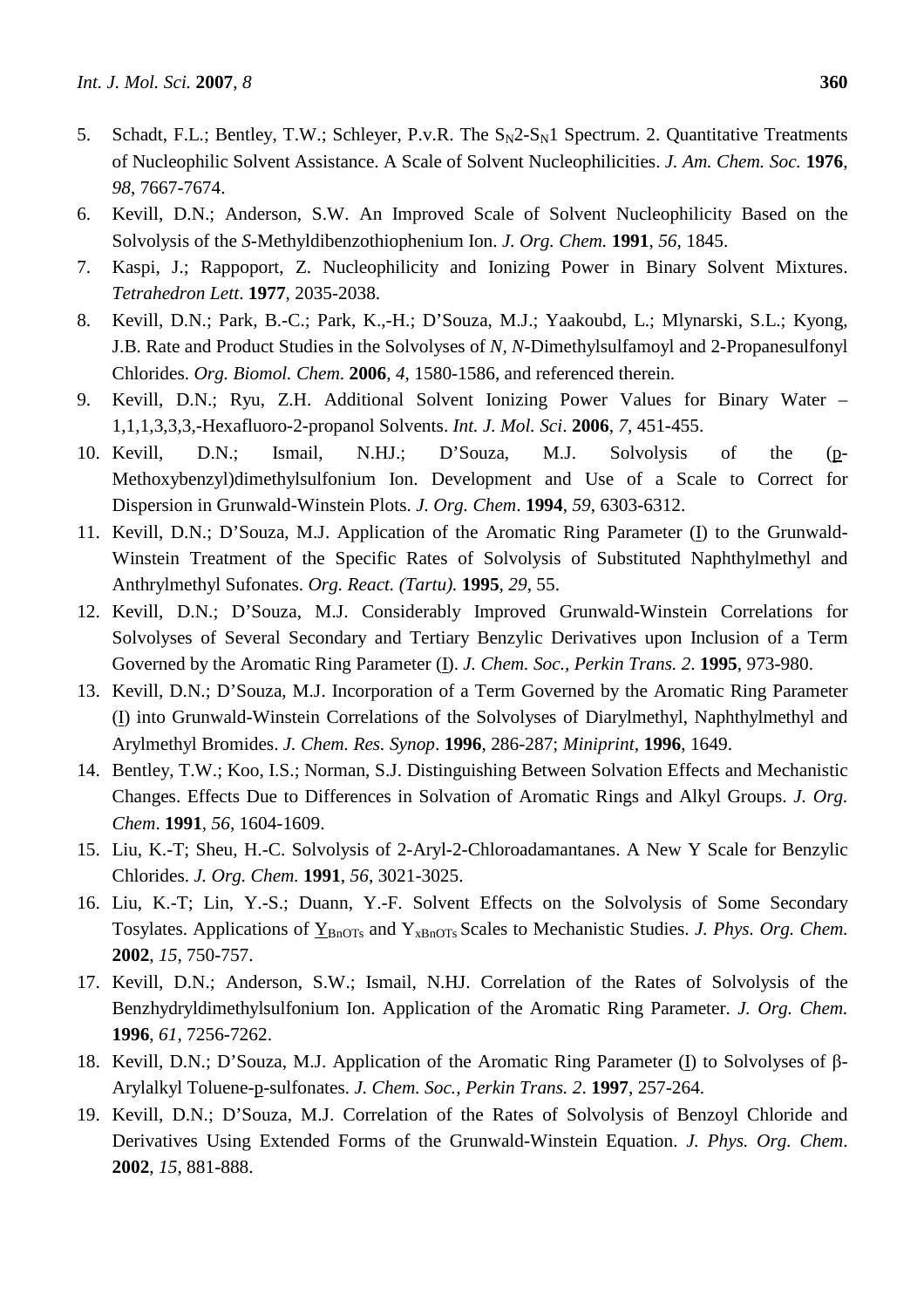- 20. Kevill, D.N.; D'Souza, M.J. Correlation of the Rates of Solvolysis of Benzoyl Fluoride. *J. Org. Chem.* **2004**, *69*, 7044-7050.
- 21. Kevill, D.N.; D'Souza, M.J. Correlation of the Rates of Solvolysis of Phenyl Chloroformate. *J. Chem. Soc., Perkin Trans. 2* **1997**, 1721-1724.
- 22. Kyong, J.B.; Park, B.-C.; Kim, C.-B.; Kevill, D.N. Rate and Product Studies with Benzyl and p-Nitrobenzyl Chloroformates Under Solvolytic Conditions. *J. Org. Chem.* **2000**, *65*, 8051-8058.
- 23. Kyong, J.B.; Won, H.: Kevill, D.N. Application of the Extended Grunwald-Winstein Equation to Solvolyses of n-Propyl Chloroformate. *Int. J. Mol. Sci.* **2005**, *6,* 87-96.
- 24. D'Souza, M.J.; Boggs, M.E.; Kevill, D.N. Correlation of the Rates of Solvolysis of 2- Furancarbonyl Chloride and Three Naphthoyl Chlorides. *J. Phys. Org. Chem.* **2006**, *19*, 173-178.
- 25. Kevill, D.N.; D'Souza, M.J. Correlation of the Rates of Solvolyses of n-Octyl Fluoroformate and a Comparison with n-Octyl Chloroformate Solvolyses. *J. Chem. Soc., Perkin Trans. 2*, **2002**, 240- 243.
- 26. Kyong, J.B.; Ryu, S.H.; Kevill, D.N. Rate and Product Studies of Solvolyses of Benzyl Fluoroformate. *Int. J. Mol. Sci.*, **2006**, *7*, 186-196.
- 27. D'Souza, M.J.; Kevill, D.N.; Bentley, T.W.; Devaney, A.C. Kinetics and Selectivities for the Solvolyses of N, N-Diphenylcarbamoyl Chloride. *J. Org. Chem.* **1995**, *60*, 1632-1637.
- 28. Kevill, D.N.; Oldfield, A.J.; D'Souza, M.J. Correlation of the Rates of Solvolyses of N, N-Dimethylcarbamoyl Chloride. *J. Chem. Res. Synop.* **1996**, 122-123.
- 29. Kevill, D.N.; Best, B.J.; D'Souza, M.J. Correlation of the Rates of Solvolyses of N-Methyl-Nphenylcarbamoyl Chloride. *Org. React. (Tartu)*. **1997**, *31*, 55-58.
- 30. Kevill, D.N.; Carver, J.S. Rate and Product Studes with Dimethyl Phosphorochloridate and Dimethyl Phosphorochloridothionate Under Solvolytic Conditions. *Org. Biomol. Chem.* **2004**, *2*, 2040-2043, and references therein.
- 31. Kevill, D.N.; Koh, H.J. Correlation of the Rates of Solvolyses of Diphenylphosphinyl Chloride Using an Extended Form of the Grunwald-Winstein Equation. *J. Phys. Org. Chem.* **2007,** *20,* 88- 92
- 32. Liu, K.–T.; Chen, H.–I.; Lin, Y.–S.; Jin, B.-Y. Solvolysis of N, N-Diphenylcarbamoyl Chloride Revisted. Extended Positive Charge Delocalizaiton on Phenyl Rings in the Transition State and Possible Contribution of Non-Canonical Resonance Structure. *J. Phys. Org. Chem.* **2000**, *13*, 322- 329.
- 33. Kevill, D.N. Development and Uses of Scales of Solvent Nucleophilicity . In *Advances in Quantitative Structure-Property Relationships*, Vol 1; Charton, M., Ed.; JAI Press: Greenwich, CT, **1996**; pp 81-115.
- 34. Kevill, D.N.; D'Souza, M.J. Additional *Y*<sub>Cl</sub> Values and Correlation of the Specific Rates of Solvolysis of *tert*-Butyl Chloride in Terms of  $N<sub>T</sub>$  and  $Y<sub>Cl</sub>$  Scales. *J. Chem. Res. Synop.* **1993**, 174-175.
- 35. Kevill, D.N.; Anderson, S.W. Essentially Solvent-Independent Rates of Solvolysis of the 1- Adamantyldimethylsulfonium Ion. Implications Regarding Nucleophilic Assistance in Solvolyses of *tert*-Butyl Derivatives and the N<sub>KL</sub> Sovlent Nucleophilicity Scale. *J. Am. Chem. Soc.* 1986, 108, 1579-1581.